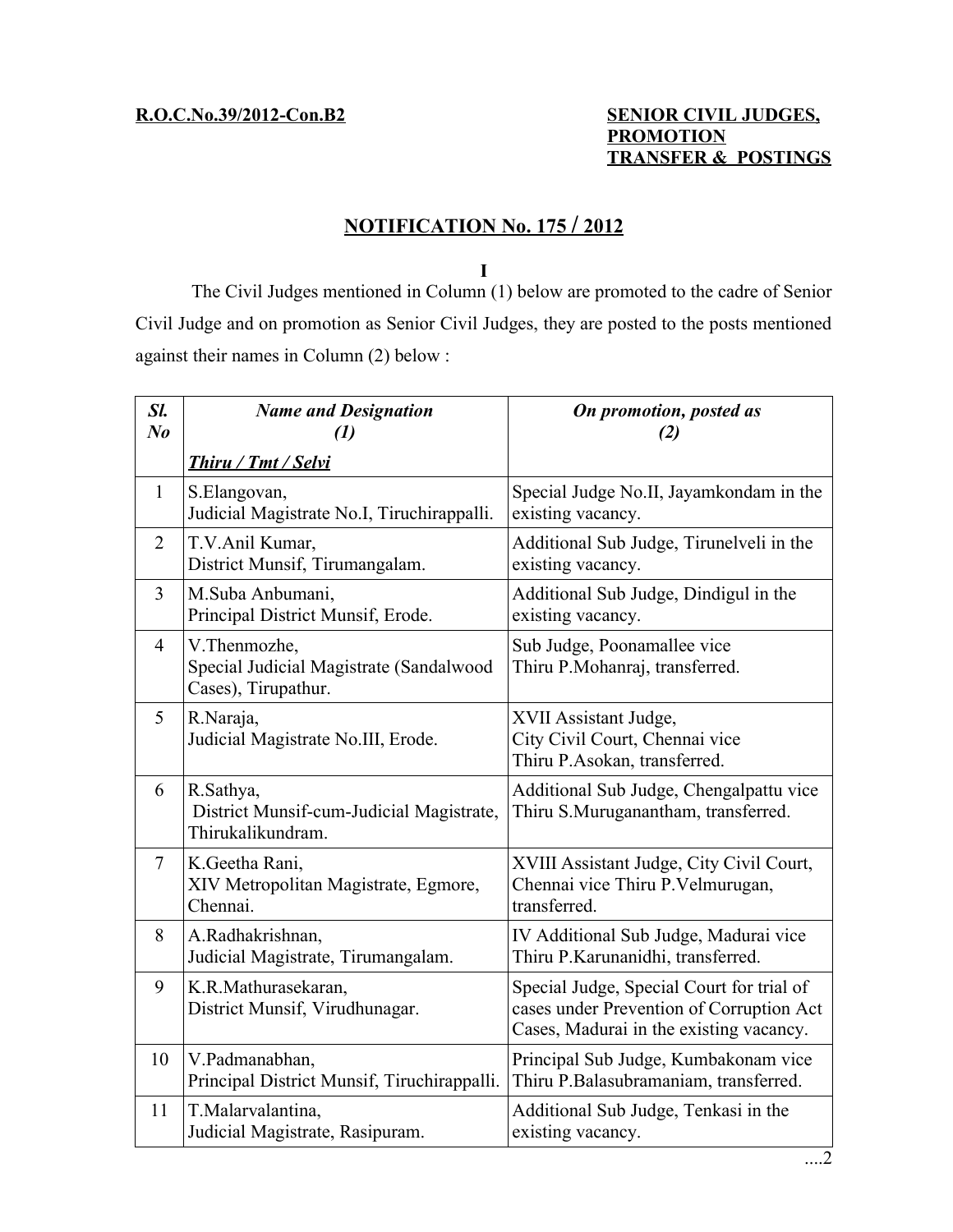| Sl.<br>$N_{0}$ | <b>Name and Designation</b><br>$\left( 1\right)$                         | On promotion, posted as<br>(2)                                                               |
|----------------|--------------------------------------------------------------------------|----------------------------------------------------------------------------------------------|
|                | <u>Thiru / Tmt / Selvi</u>                                               |                                                                                              |
| 12             | S.Jeganathan,<br>Principal District Munsif, Salem.                       | Secretary, District Legal Services<br>Authority, Coimbatore in the existing<br>vacancy.      |
| 13             | A.S.Ravi,<br>I Addl. District Munsif, Tiruchirappalli.                   | II Additional Sub Judge, Nagercoil in the<br>existing vacancy.                               |
| 14             | L.S.Sathiyamurthy,<br>District Munsif, Kulithalai.                       | Special Judge, Nagercoil in the existing<br>vacancy.                                         |
| 15             | S.Kannan,<br>Judicial Magistrate No.V, Madurai.                          | Secretary, District Legal Services<br>Authority, Dindigul in the existing<br>vacancy.        |
| 16             | R.Nambi,<br>District Munsif, Sivakasi.                                   | Sub Judge, Kuzhithurai vice<br>Ms.M.Mariyayee, transferred.                                  |
| 17             | N.Rajamanickam,<br>Judicial Magistrate No.II, Erode.                     | I Additional Sub Judge, Cuddalore vice<br>Thiru G.Sendil Kumar, transferred.                 |
| 18             | S.Nagarajan,<br>Principal District Munsif, Karur.                        | Sub Judge, Ramanathapuram in the<br>existing vacancy.                                        |
| 19             | R.Gandhi,<br>Judicial Magistrate, Bhavani.                               | II Additional Sub Judge, Cuddalore in the<br>existing vacancy.                               |
| 20             | J.Rathika,<br>then District Munsif-cum-Judicial<br>Magistrate, Keeranur. | Sub Judge, Chidambaram vice<br>Thiru N.Thirunavukkarasu, transferred.                        |
| 22             | M.Sivaprakasam,<br>Principal District Munsif, Ariyalur.                  | Additional Sub Judge, Kumbakonam vice<br>Thiru M.Elangovan, transferred.                     |
| 22             | P.Parthasarathy,<br>Principal District Munsif, Namakkal.                 | Secretary, District Legal Services<br>Authority, Tiruchirappalli in the existing<br>vacancy. |
| 23             | A.Muraleetharan,<br>Judl. Magistrate No.IV, Coimbatore.                  | III Additional Sub Judge, Coimbatore<br>vice Thiru K.Karunanithi, transferred.               |
| 24             | K.Sudha,<br>XII Metropolitan Magistrate,<br>Egmore, Chennai.             | Secretary, District Legal Services<br>Authority, Vellore in the existing<br>vacancy.         |
| 25             | K.Balasubramanian,<br>Judicial Magistrate, Alandur.                      | IX Judge, Court of Small Causes,<br>Chennai vice Thiru M.Jeevanandam,<br>transferred.        |
| 26             | T.V.Mani,<br>District Munsif, Sankari.                                   | Secretary, District Legal Services<br>Authority, Thoothukudi in the existing<br>vacancy.     |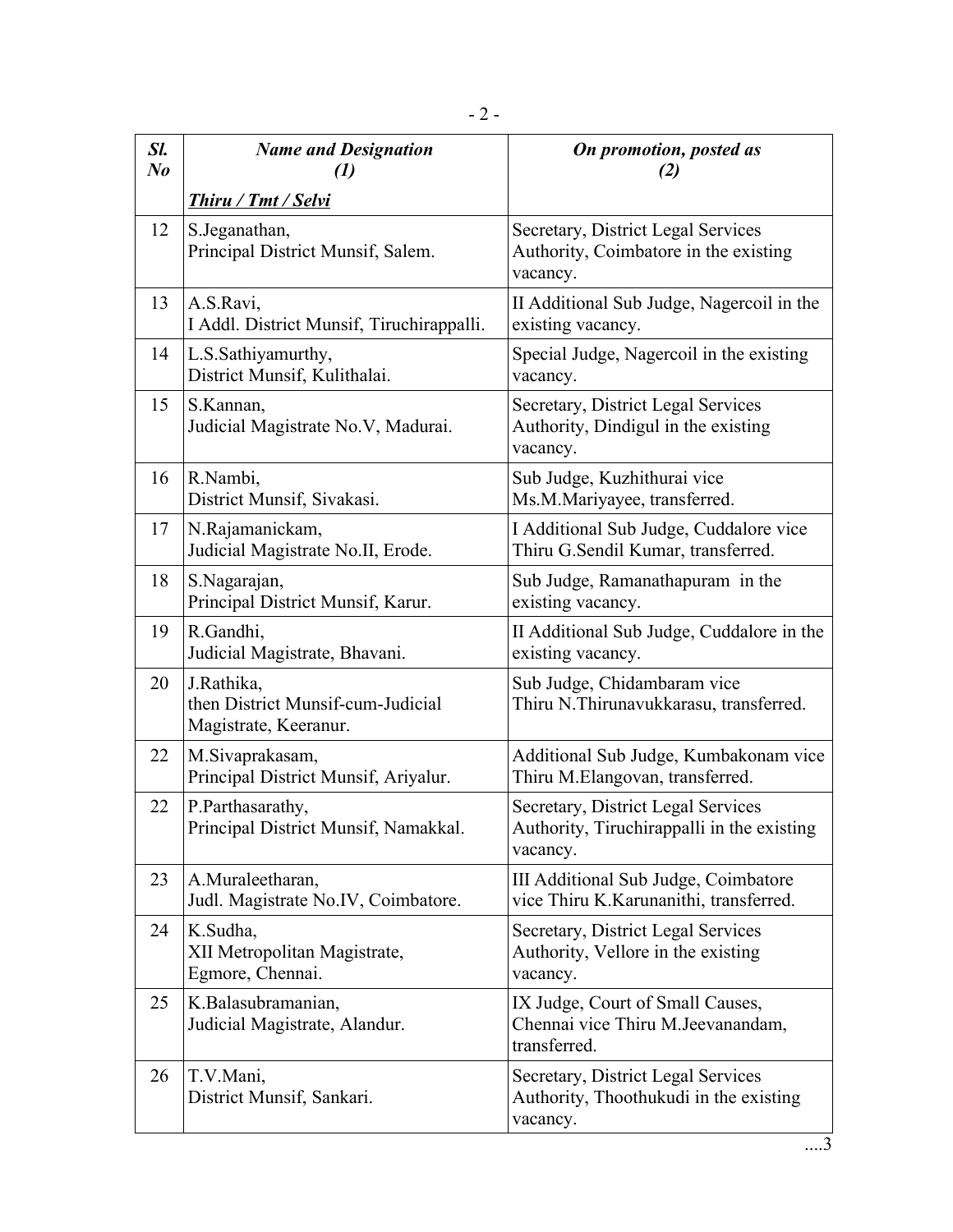- 3 -

# **II**

The Senior Civil Judges mentioned in Column (1) below are transferred and posted to the posts noted against their names in Column (2) below :

| Sl.            | <b>Name and Designation</b>                                       | <b>Transferred and posted as</b>                                                          |
|----------------|-------------------------------------------------------------------|-------------------------------------------------------------------------------------------|
| $\bm{N}$ o     | (1)                                                               | (2)                                                                                       |
|                | <b>Thiru / Tmt / Selvi</b>                                        |                                                                                           |
| $\mathbf{1}$   | J.Selvanathan,<br>Principal Sub Judge, Cuddalore.                 | Chief Judicial Magistrate, Nagapattinam<br>in the existing vacancy.                       |
| $\overline{2}$ | S.Karuppiah,<br>Sub Judge, Ambasamudram.                          | Chief Judicial Magistrate, Sivagangai in<br>the existing vacancy.                         |
| 3              | S.Muruganantham,<br>Additional Sub Judge, Chengalpattu.           | XVI Assistant Judge, City Civil Court,<br>Chennai vice Ms.T.Indirani, transferred.        |
| $\overline{4}$ | P.Asokan,<br>XVII Assistant Judge,<br>City Civil Court, Chennai.  | Additional Special Judge, Krishnagiri<br>in the existing vacancy.                         |
| 5              | P.Balasubramaniam,<br>Principal Sub Judge, Kumbakonam.            | <b>Additional Chief Judicial Magistrate,</b><br>Kumbakonam in the existing vacancy.       |
| 6              | N.Thirunavukkarasu,<br>Sub Judge, Chidambaram.                    | Sub Judge, Ambasamudram vice<br>Thiru S.Karuppiah, transferred.                           |
| 7              | P.Karunanidhi,<br>IV Additional Sub Judge, Madurai.               | III Additional Sub Judge, Madurai vice<br>Ms. Irusan Poonguzhali, transferred.            |
| 8              | Irusan Poonguzhali,<br>III Additional Sub Judge, Madurai.         | II Additional Sub Judge, Madurai, vice<br>Thiru K.Jeyakumar, transferred.                 |
| 9              | K.Jeyakumar,<br>II Additional Sub Judge, Madurai.                 | I Additional Sub Judge, Madurai in the<br>existing vacancy.                               |
| 10             | G.Sendil Kumar,<br>I Additional Sub Judge, Cuddalore.             | Principal Sub Judge, Cuddalore vice<br>Thiru J.Selvanathan, transferred.                  |
| 11             | K.Karunanithi,<br>III Additional Sub Judge, Coimbatore.           | II Additional Sub Judge, Coimbatore vice<br>Thiru R.Chandran, transferred.                |
| 12             | M.Jeevanandam.<br>IX Judge, Court of Small Causes,<br>Chennai.    | VIII Judge, Court of Small Causes,<br>Chennai vice Thiru K.Ayyappan,<br>transferred.      |
| 13             | K.Ayyappan,<br>VIII Judge, Court of Small Causes,<br>Chennai.     | VII Judge, Court of Small Causes,<br>Chennai vice Thiru R. Bharanidharan,<br>transferred. |
| 14             | R.Bharanidharan,<br>VII Judge, Court of Small Causes,<br>Chennai. | VI Judge, Court of Small Causes, Chennai<br>vice Ms.S.Meenakumari, transferred.           |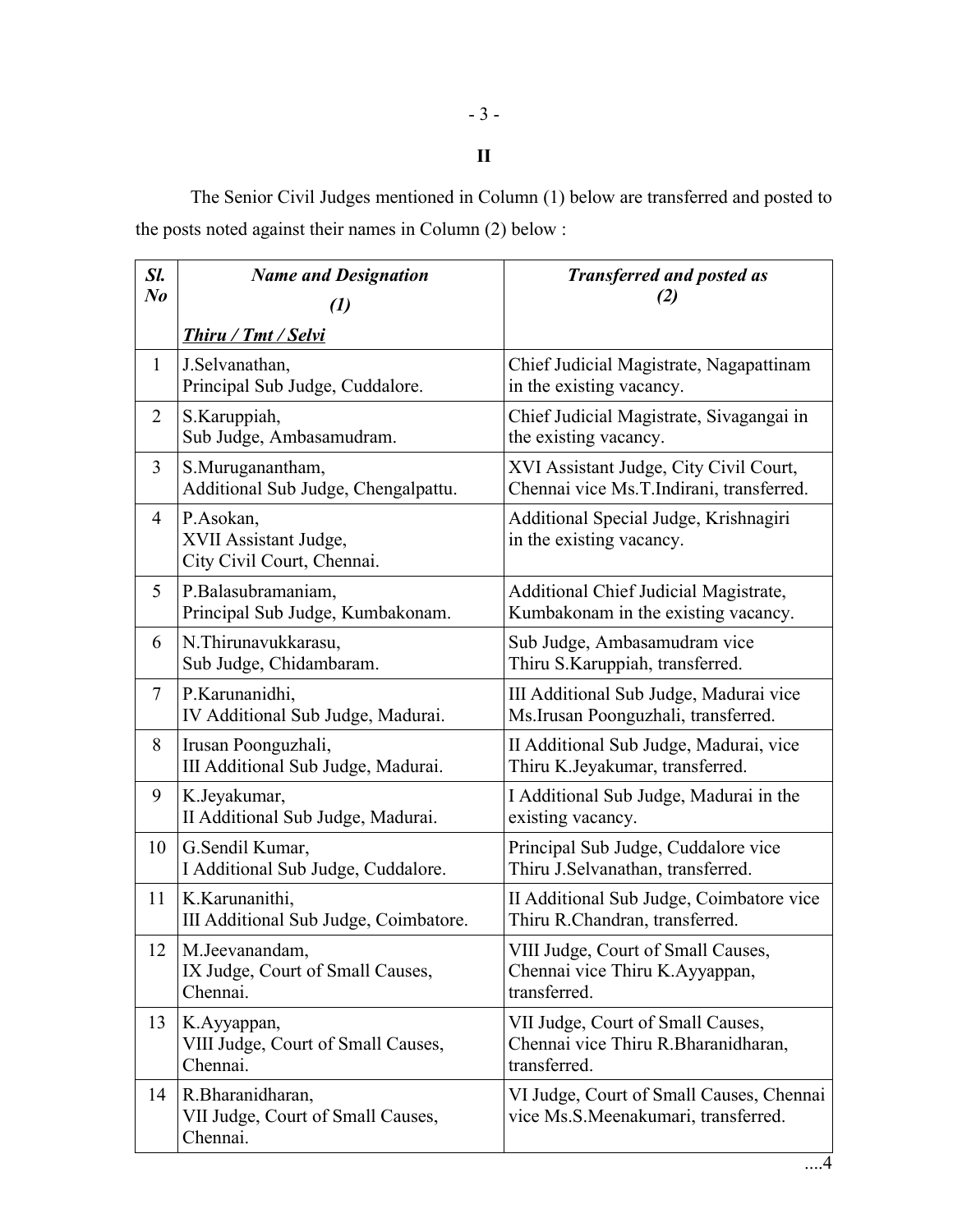| Sl.            | <b>Name and Designation</b>                                            | <b>Transferred and posted as</b>                                                               |
|----------------|------------------------------------------------------------------------|------------------------------------------------------------------------------------------------|
| N <sub>o</sub> | $\left( l\right)$                                                      | (2)                                                                                            |
|                | <b>Thiru / Tmt / Selvi</b>                                             |                                                                                                |
| 15             | S.Meenakumari,<br>VI Judge, Court of Small Causes,<br>Chennai.         | V Judge, Court of Small Causes, Chennai<br>vice Thiru S.Sivakadatcham, transferred.            |
| 16             | S. Sivakadatcham,<br>V Judge, Court of Small Causes, Chennai.          | IV Judge, Court of Small Causes, Chennai<br>vice Ms.N.Gunavathi, transferred.                  |
| 17             | N.Gunavathi,<br>IV Judge, Court of Small Causes,<br>Chennai.           | III Judge, Court of Small Causes, Chennai<br>vice Ms.M.Vetrichelvi, transferred.               |
| 18             | M.Vetrichelvi<br>III Judge, Court of Small Causes,<br>Chennai.         | II Judge, Court of Small Causes, Chennai<br>in the existing vacancy.                           |
| 19             | P.Velmurugan,<br>XVIII Assistant Judge, City Civil Court,<br>Chennai.  | XV Assistant Judge, City Civil Court,<br>Chennai vice Thiru P. Saravanan,<br>transferred.      |
| 20             | T.Indirani,<br>XVI Assistant Judge, City Civil Court,<br>Chennai.      | XIV Assistant Judge, City Civil Court,<br>Chennai vice Thiru S. Purushothaman,<br>transferred. |
| 21             | P.Saravanan,<br>XV Assistant Judge, City Civil Court,<br>Chennai.      | XIII Assistant Judge, City Civil Court,<br>Chennai vice Thiru G. Kumanan,<br>transferred.      |
| 22             | S.Purushothaman,<br>XIV Assistant Judge, City Civil Court,<br>Chennai. | XII Assistant Judge, City Civil Court,<br>Chennai vice Thiru N. Vijayakanth,<br>transferred.   |
| 23             | G.Kumanan,<br>XIII Assistant Judge, City Civil Court,<br>Chennai.      | XI Assistant Judge, City Civil Court,<br>Chennai vice Ms. K.Lakshmikantham,<br>transferred.    |
| 24             | N. Vijayakath,<br>XII Assistant Judge, City Civil Court,<br>Chennai.   | X Assistant Judge, City Civil Court,<br>Chennai vice Thiru. S. Natarajan,<br>transferred.      |
| 25             | K.Lakshmikantham,<br>XI Assistant Judge, City Civil Court,<br>Chennai. | IX Assistant Judge, City Civil Court,<br>Chennai vice Ms.A.Balkis, transferred.                |
| 26             | S. Natarajan,<br>X Assistant Judge, City Civil Court,<br>Chennai.      | VIII Assistant Judge, City Civil Court,<br>Chennai vice Thiru J.Kaliyamurthy,<br>transferred.  |
| 27             | A.Balkis,<br>IX Assistant Judge, City Civil Court,<br>Chennai.         | VII Assistant Judge, City Civil Court,<br>Chennai vice Thiru T.Chandrasekaran,<br>transferred. |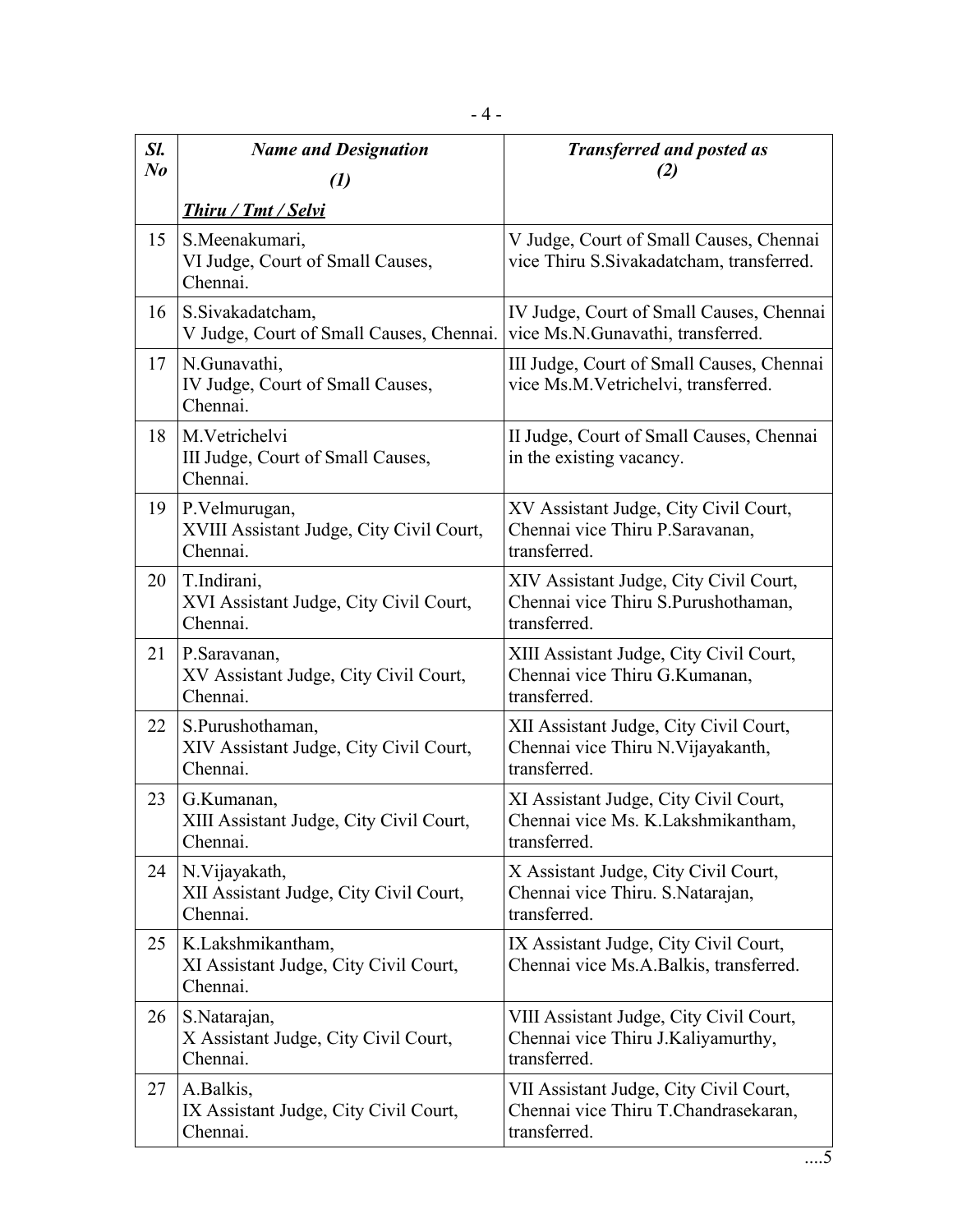| Sl.<br>$N_{0}$ | <b>Name and Designation</b><br>(1)                                      | <b>Transferred and posted as</b>                                                           |
|----------------|-------------------------------------------------------------------------|--------------------------------------------------------------------------------------------|
|                | Thiru / Tmt / Selvi                                                     |                                                                                            |
| 28             | J.Kaliyamurthy,<br>VIII Assistant Judge, City Civil Court,<br>Chennai.  | VI Assistant Judge, City Civil Court,<br>Chennai vice Thiru A.Manivasakan,<br>transferred. |
| 29             | T.Chandrasekaran,<br>VII Assistant Judge, City Civil Court,<br>Chennai. | V Assistant Judge, City Civil Court,<br>Chennai vice Thiru G. Vinobha,<br>transferred.     |
| 30             | A.Manivasakan,<br>VI Assistant Judge, City Civil Court,<br>Chennai.     | IV Assistant Judge, City Civil Court,<br>Chennai vice Ms.C.Thirumagal,<br>transferred.     |
| 31             | G.Vinobha,<br>V Assistant Judge, City Civil Court,<br>Chennai.          | III Assistant Judge, City Civil Court,<br>Chennai in the existing vacancy.                 |
| 32             | C.Thirumagal,<br>IV Assistant Judge, City Civil Court,<br>Chennai.      | II Assistant Judge, City Civil Court,<br>Chennai in the existing vacancy.                  |

### **III**

The Hon'ble The Chief Justice is pleased to make the following appointment in the Madras High Court:

Thiru P.Mohanraj, Senior Civil Judge, now functioning as Sub Judge, Poonamallee is transferred and posted on other duty as Master, High Court, Madras, in the existing vacancy.

# HIGH COURT, MADRAS. Sd/- G.CHOCKALINGAM,<br>DATED: 15.10.2012. REGISTRAR GENERAL REGISTRAR GENERAL.

### To

- 1. The Officers concerned.
- 2. The Offices of the Officers concerned.
- 3. The Special Judge No.II, Jayamkondam.
- 4. The Additional Sub Judge, Tirunelveli / Dindigul / Tenkasi.
- 5. The Special Judge, Special Court for trial of cases under Prevention of Corruption Act Cases, Madurai.